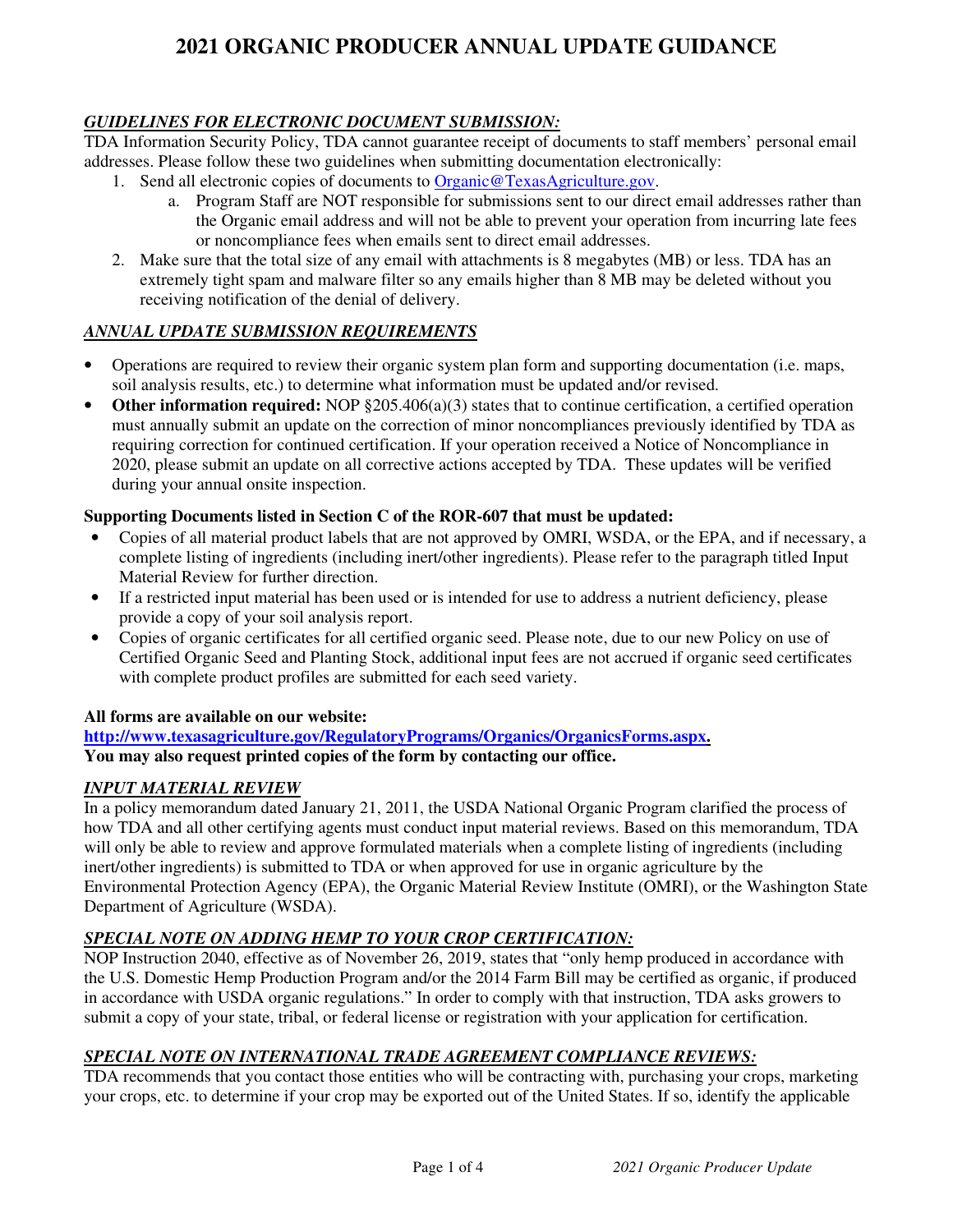trade agreements that your crops must comply with in Section E International Markets of the ROR-607, and include the international trade agreement review fee of \$75.00 for each trade agreement review that must be conducted by TDA in Section H of the ROR-601 Fee Payment Forms.

# *HOW DO I RENEW MY ORGANIC CERTIFICATION?*

#### **Step 1: Submission of annual update and certification fee payment**

In accordance with §205.406 of the National Organic Program (NOP) Regulations, certified operations are required to submit an updated organic system plan and fee payment annually. Per §18.702 of the Texas Organic Standards, late fees will be incurred by operations that fail to submit all required annual update documents and fee payment by the identified due date.

## **Step 2: Initial Review Process**

Once your fee payment and annual update documentation is received, TDA will conduct a review to verify that full fee payment was received and your Organic System Plan (OSP) is complete and in compliance with the NOP Regulations. If your OSP is found to be incomplete, TDA will contact you in writing to request the additional information. If additional information is requested, you must respond within the time period provided by supplying the additional information or documentation. If your response is not received within the provided time period and you do not contact TDA, corrective action and additional fees may be applied to your organic certification. Per NOP 2603 3.4 Updated certificates may be issued after reviewing the annual update or after the annual inspection is completed.

#### **Step 3: Annual On-site Inspection**

Once the initial review process is complete, your OSP will be forwarded to an inspector who will schedule and conduct your annual on-site inspection.

- Operations will not be inspected until full payment has been received. This includes any applicable late fees.
- An operation may be approved for inspection with pending items when the update OSP is only lacking minimal information. If your OSP is approved for inspection with pending items, you must have the requested information readily available for the inspector at the time of inspection.
- Operations must cooperate with the inspector to schedule the on-site inspection.
- An authorized representative who is knowledgeable about the operation must be available at all times during the inspection.
- Operations must have all records and documentation available at time of inspection and must provide access to all production or handling sites, including nonorganic production and handling sites.

#### **Step 4: Final Review**

Once the on-site inspection has been completed, TDA will conduct a final review of all documentation and notify your operation of the findings.

• Operations must correct any identified areas of non-compliance, including additional requirements within a reasonable time period.

## *HOW DO I SURRENDER MY ORGANIC CERTIFICATION?*

If you no longer wish to continue your organic certification**,** please complete and return the ROR-625 Organic Certification Surrender Form. Do not return the ROR-625 form if you are updating your organic certification.

## *CONTINUED EFFORTS TO ENSURE COMPLIANCE WITH §205.205 ON CROP ROTATIONS:*

If your operation produces annual crops and you do not utilize a crop rotation as required in §§205.203(b) and 205.205 of the NOP Regulations, your operation will be subject to receiving a notice of noncompliance and incurring additional fees.

TDA is aware that some unique crops may be planted consecutively and still improve soil fertility without additional fertility inputs. Additionally, some production practices such as livestock grazing, multi-year crop rotation that includes long-term fallow periods with crop stubble, etc. may be used to improve soil fertility without additional fertility inputs. If you plant such a crop and are not going to utilize crop rotations or cover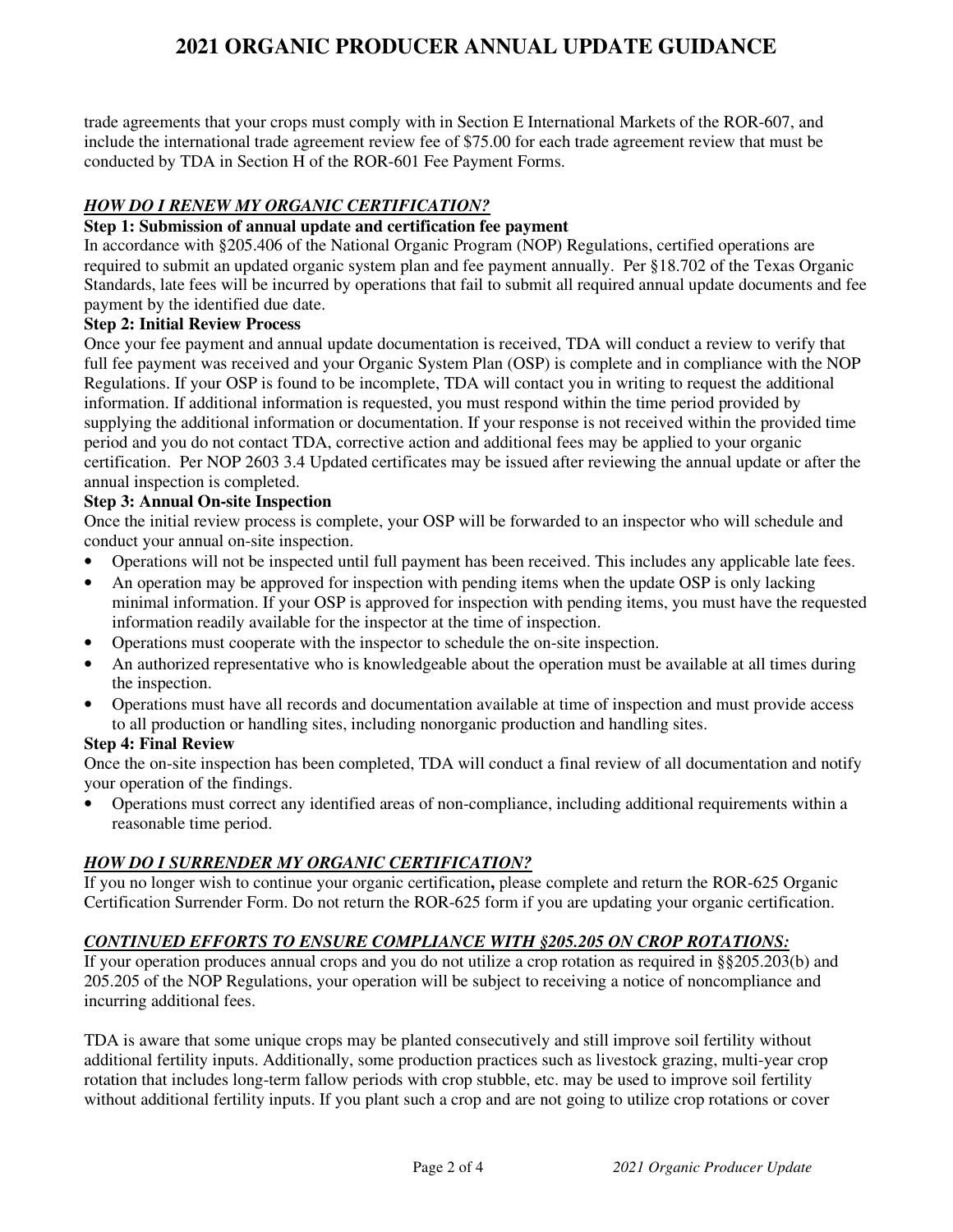crops, you must submit a written summary and supporting evidence of how your operation maintains compliance with §205.200 of the NOP Regulations. Some examples of acceptable forms of supporting evidence are soil analysis reports of samples taken from the field where the crop is produced from 2018 through 2020 that show maintenance of or an increase in organic matter and fertility levels; crop yield records for the field in question that span 3 or more of the preceding years (Crop records showing a crop failure for any reason other than natural disaster will not be accepted.); and Extension research documents concerning the crop produced and soil types for your specific area that are coupled with soil tests that identify the soil type for the field in question. Letters from crop consultants or other industry professionals providing general statements without the above stated forms of supporting evidence will not be considered. Additionally, while crop stubble may be used as part of your operation's actions to reduce erosion, it is not part of a crop rotation, nor does crop stubble qualify as a cover crop.

#### **Resources on crop rotation:**

Sustainable Agriculture Research and Education (SARE) https://www.sare.org/product\_search/results/(limit)/10/(sort)/relevance/(crop\_production)/Crop%20Rotation?q

USDA-NRCS conservation webinar portal: www.conservationwebinars.net. Go to the on-demand webinar portal, in the search menu, select cropping systems from the subject/sub-category drop-down box then scroll down to review and play the on-demand webinars. As of 2/04/2019, there were 48 webinars available, averaging 1 hour in length.

Principles of Cover Cropping for arid and semi-arid farm systems by the NMSU Cooperative Extension Service https://aces.nmsu.edu/pubs/\_a/A150.pdf

Replacing fallow with cover crops in a semiarid soil: effects on soil properties (Research work for the article was funded by the Ogallala Aquifer Program –USDA Agricultural Research Service (ARS)) https://www.ars.usda.gov/ARSUserFiles/30123025/Tatarko%20PDF/18.%20Replacing%20fallow%20with%20co ver%20crops%20sssaj-77-3-1026.pdf

## **Documentation that must be submitted by Certified Organic Livestock Producers:**

- *All sections of the ROR-603 Livestock Producer Organic System Plan form must be updated.*
- Copies of organic certificates for organic livestock feed, including hay and supplements.
- Split operations must submit any additional supporting documentation that describes the management practices and physical barriers established to prevent commingling of organic and nonorganic products.
- An updated ROR-624 Livestock Outdoor Access Calendar.
- An updated ROR-623 Organic Livestock Dry Matter Worksheet (ruminant livestock producers only).

## *CONTINUED EFFORTS TO ENSURE COMPLIANCE WITH §§205.237(c) AND 205.240 ON GRAZING SEASON AND PASTURE PLAN:*

This information is specific to ruminant livestock producers.

- 1. Please ensure that your response to Item 42 in Section H of the ROR-603 Livestock Organic System Plan is complete for the entire year – both the grazing season and those dates outside of the grazing season. If the space provided is not large enough, you must submit a listing attachment that includes all the information requested in Item 42.
- 2. Rotation of ruminant animals through pastures based upon their current grazing/production group is not considered rotational grazing and must not be indicated as such.
- 3. Rotational grazing is a system based upon the division of animals into groups and moving the groups in a manner to mimic wild herd migration by limiting available pasture for grazing to a specific portion of pasture (paddocks). This allows the remaining portions of the field to be in resting phase where previously foraged plants renew energy reserves, rebuild vigor, and deepen their root system.